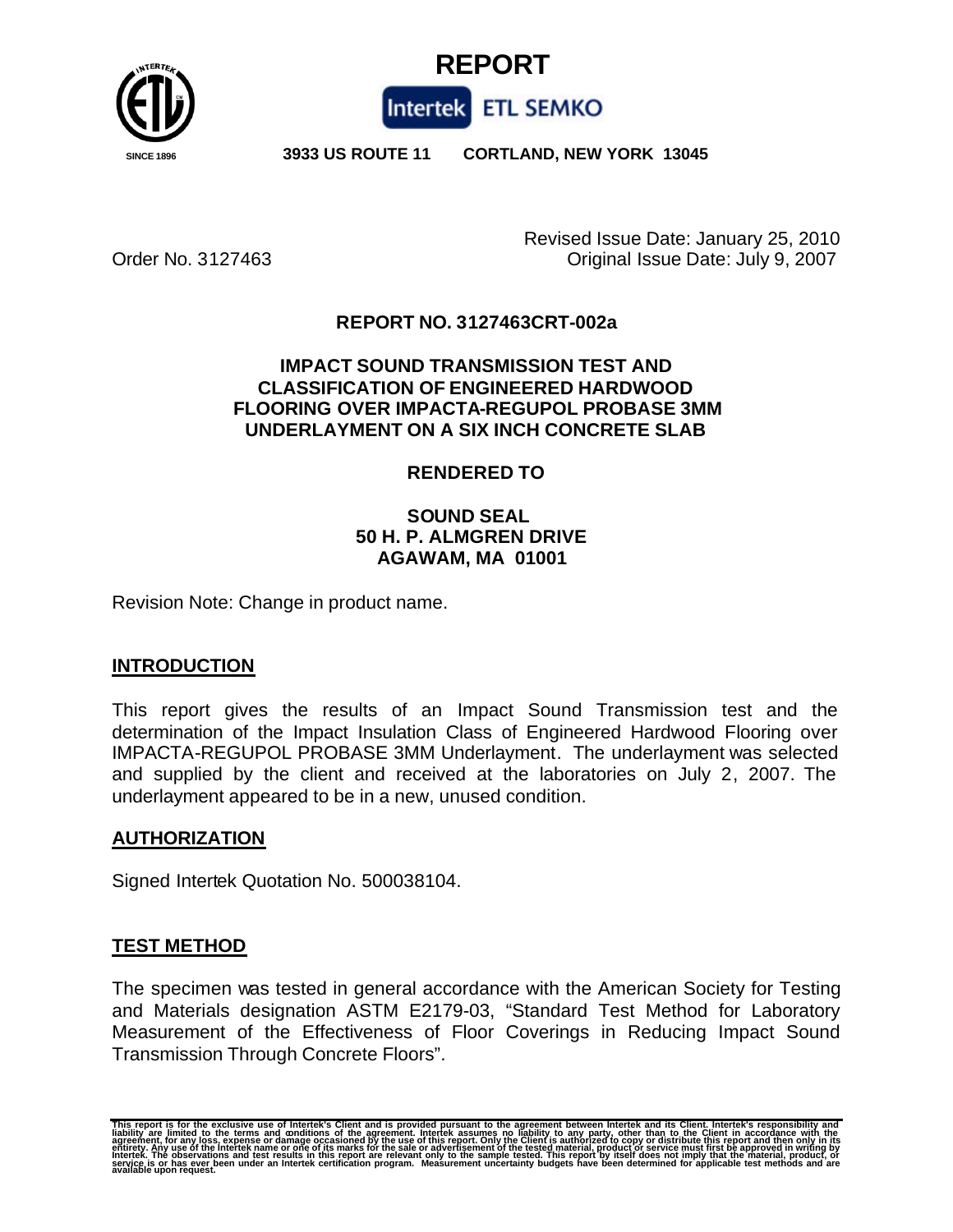# **TEST METHOD** – Cont'd

Two vertically adjacent rooms are used: the upper one being designated the source room and the lower one the receiving room  $(10,000 \text{ ft}^3)$ . A standard concrete floor is installed in an opening between them. The rooms and the floor installation are designed so the only significant sound radiation into the receiving room is from the standard concrete floor.

A standard tapping machine is placed and activated on the standard concrete floor and the impact sound pressure levels are measured in the room below. The floor covering to be evaluated is then placed on the standard concrete floor and the impact sound pressure levels measured again.

The differences in impact sound pressure level are used to calculate two single number ratings. The first is an IIC rating calculated for the covering installed on the reference concrete floor. The second rating,  $\triangle$  IIC, represents the calculated reduction in IIC when the covering is placed on the reference concrete floor, that is the improvement in IIC due to the covering.

### **DESCRIPTION OF THE FLOOR/CEILING ASSEMBLY**

The floor system consisted of a six inch thick concrete slab that forms the horizontal separation between two rooms. The slab is not isolated from the receiving room walls.

### **DESCRIPTION OF TEST SPECIMEN**

The test specimen consisted of 3/8 inch thick Engineered Hardwood Flooring over IMPACTA-REGUPOL PROBASE 3MM thick recycled rubber underlayment laid on the concrete floor.



.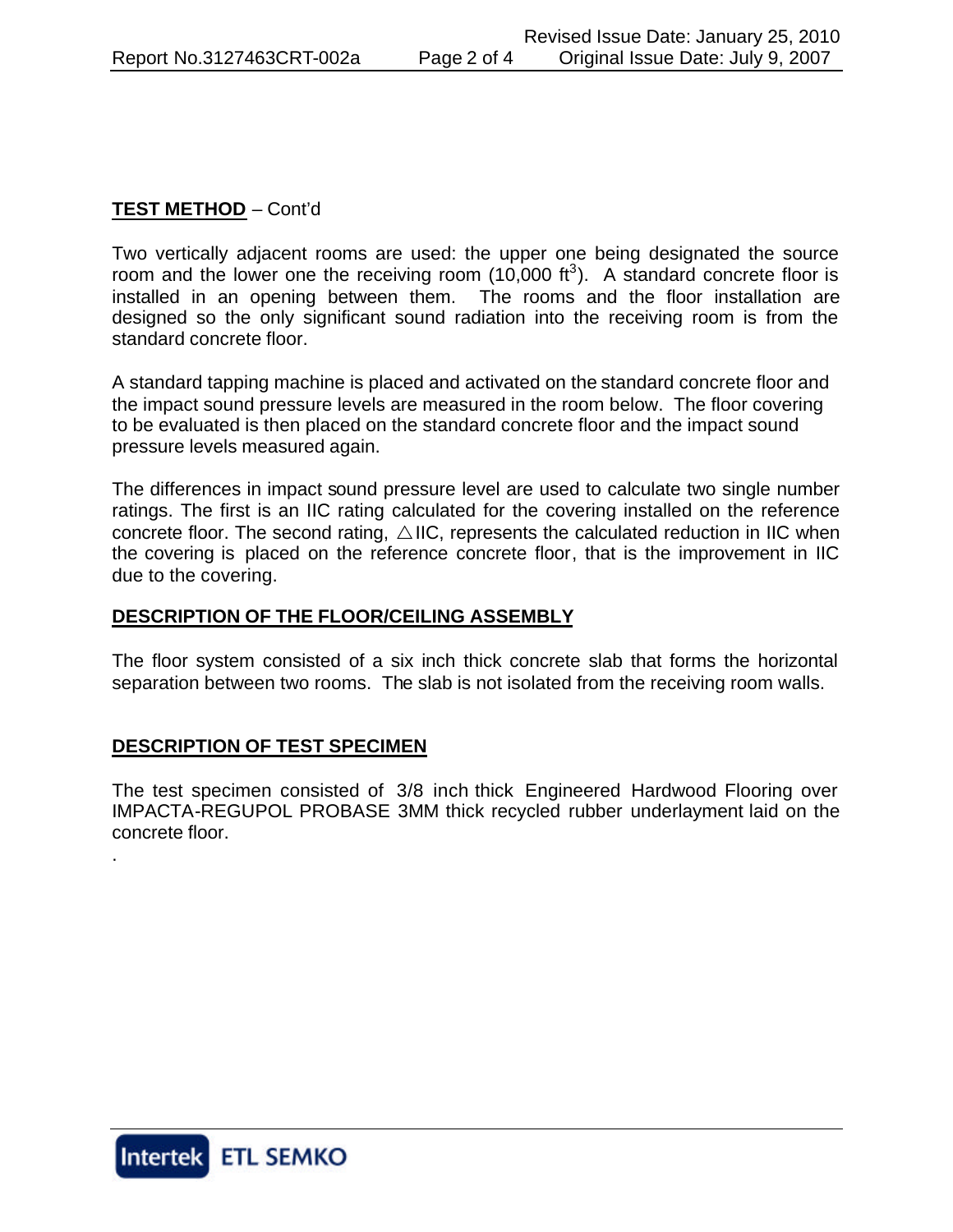## **RESULTS OF TEST**

### **ENGINEERED HARDWOOD FLOORING OVER IMPACTA-REGUPOL PROBASE 3MM UNDERLAYMENT**

### 1/3 Octave Band Sound Pressure Level dB re 0.0002 Microbar

| 1/3 Octave Band                |             | Test        |                   |           |            |
|--------------------------------|-------------|-------------|-------------------|-----------|------------|
| <b>Center Frequency</b>        | <b>Bare</b> | Specimen    | <b>Difference</b> | Reference | Calculated |
| Hertz                          | Concrete    | on Concrete | ln dB             | Floor     | Levels     |
| 100                            | 61.7        | 59.8        | 1.9               | 67.0      | 65.1       |
| 125                            | 64.3        | 62.5        | 1.8               | 67.5      | 65.7       |
| 160                            | 66.4        | 64.0        | 2.4               | 68.0      | 65.6       |
| 200                            | 67.4        | 65.5        | 1.9               | 68.5      | 66.6       |
| 250                            | 69.1        | 66.3        | 2.8               | 69.0      | 66.2       |
| 315                            | 69.7        | 67.7        | 2.0               | 69.5      | 67.5       |
| 400                            | 70.5        | 68.4        | 2.1               | 70.0      | 67.9       |
| 500                            | 71.0        | 66.8        | 4.2               | 70.5      | 66.3       |
| 630                            | 71.9        | 62.8        | 9.1               | 71.0      | 61.9       |
| 800                            | 73.1        | 57.5        | 15.6              | 71.5      | 55.9       |
| 1000                           | 73.6        | 51.8        | 21.8              | 72.0      | 50.2       |
| 1250                           | 75.2        | 47.6        | 27.6              | 72.0      | 44.4       |
| 1600                           | 77.0        | 42.3        | 34.7              | 72.0      | 37.3       |
| 2000                           | 79.0        | 42.2        | 36.8              | 72.0      | 35.2       |
| 2500                           | 79.3        | 39.6        | 39.7              | 72.0      | 32.3       |
| 3150                           | 78.9        | 36.5        | 42.4              | 72.0      | 29.6       |
| Impact insulation Class (IIC)* |             |             |                   | 28        | 49         |

# **Calculated improvement in Impact Insulation Class: IIC 49– IIC 28 =**  $\triangle$  **IIC 21**

\*Classified in accordance with ASTM E989-89 (Re-approved 1999), entitled, "Standard Classification for Determination of Impact Insulation Class (IIC)".

The uncertainty limit of the impact noise test data is less than 3 dB for the 1/3 octave bands centered in the range from 100 to 400 Hz and less than 2.5 dB for the bands centered on the range from 500 to 3150 Hz.